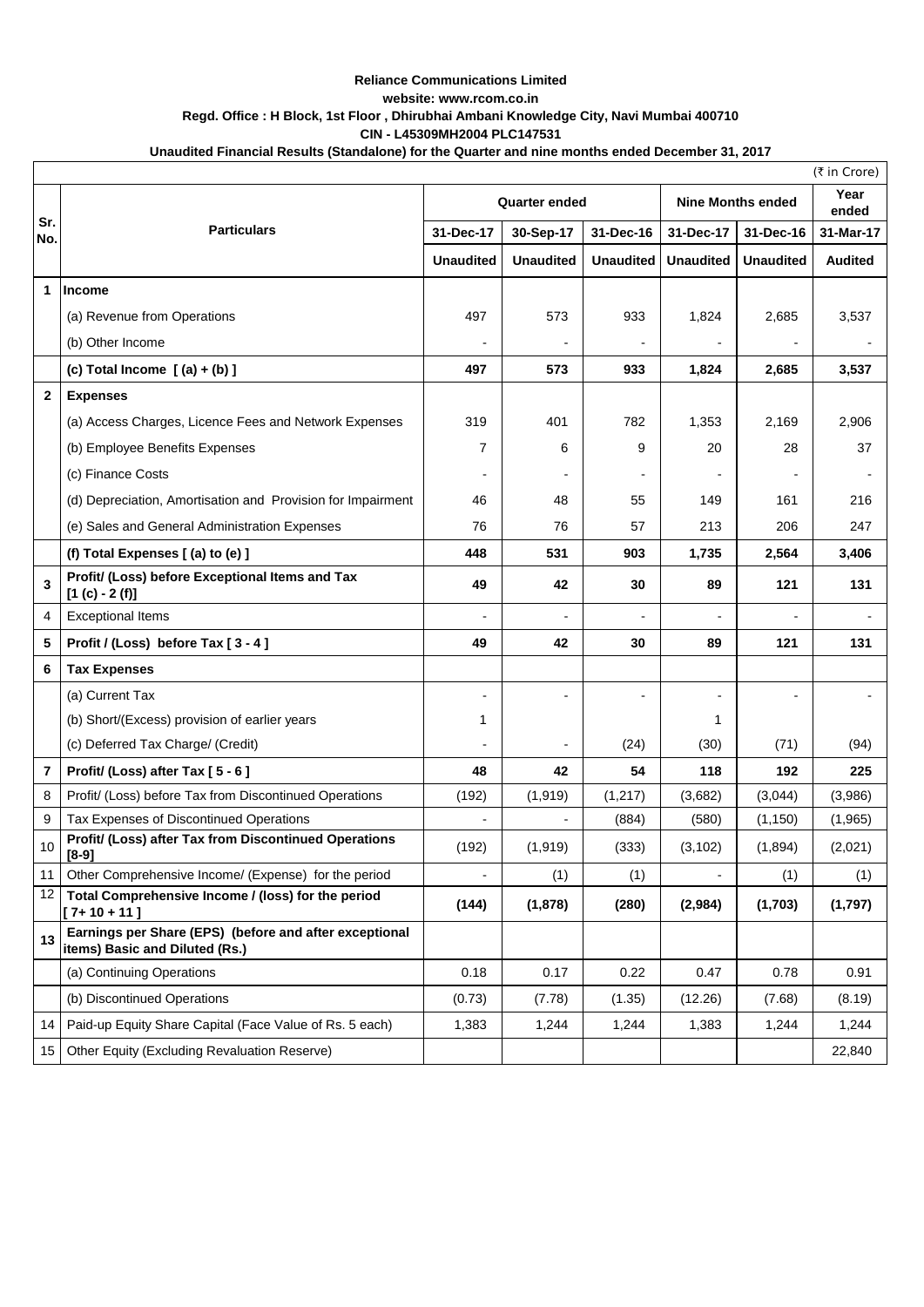## **Notes**

- 1. Figures of the previous period have been regrouped and reclassified, wherever required.
- 2. Pursuant to the Schemes of Arrangement ("the Schemes") sanctioned by the Hon'ble High Court of Judicature at Bombay, exchange variation on account of changes in exchange rates including amortisation of the balance in "Foreign Currency Monetary Item Translation Difference Account (FCMITDA)" and depreciation consequent to addition of exchange differences to the cost of capitalised assets aggregating to  $\bar{\tau}$  57 crore and  $\bar{\tau}$  387 crore during the quarter and nine months ended December 31, 2017 respectively, are withdrawable from General Reserve. These withdrawable items are not considered in the accounts for the quarter and nine months ended on December 31, 2017 and consequently, no withdrawal has been made. The necessary effects, if any, will be carried out at the year end. Also, the Company has, as permitted under the said Schemes, adjusted additional depreciation and amortisation of  $\overline{\tau}$  Nil and  $\overline{\tau}$ 280 crore, arising on fair value of the assets, for the quarter and nine months ended on December 31, 2017 respectively by withdrawing an equivalent amount from General Reserve. These matters have been referred to by the Auditors in their Limited Review Report.
- 3. Pursuant to the Scheme of Demerger ("the Scheme") sanctioned by the Hon'ble High Court of Judicature at Bombay and at Jaipur, the Company has acquired Wireless undertaking of Systema Shyam Teleservices Limited (SSTL) with effect from October 31, 2017. Upon merger of Wireless undertaking of SSTL,  $\bar{\tau}$  1,413 crore being excess of assets over liabilities taken over has been credited to Capital Reserve. The Company has also allotted 27,65,53,305 nos of Equity Shares of  $\overline{\xi}$  5 each, on October 31, 2017, to SSTL.
- 4. The listed Redeemable Non Convertible Debentures (NCDs) of the Company aggregating to ₹ 3,750 crore as on December 31, 2017 are secured by way of first pari passu charge on the whole of the movable properties, plant and equipment and Capital Work in Progress, both present and future, including all insurance contracts relating thereto of the Borrower Group; comprising of the Company and its subsidiary companies namely; Reliance Telecom Limited (RTL), Reliance Infratel Limited (RITL) and Reliance Communications Infrastructure Limited (RCIL). Out of the above, in case of NCDs of  $\bar{\tau}$  750 crore, the Company has also assigned Telecom Licences, by execution of Tripartite Agreements with Department of Telecommunications (DoT). The asset cover in case of these NCDs exceeds 100% of the principal amount of the said NCDs.
- 5. Pursuant to strategic transformation programme as a part of debt resolution plan of the Company considered by the Lenders, pending final determination of the terms of the resolution plan and considering the request of the Company for waiver of interest in the period of implementation of the resolution plan and prima facie views of Joint Lender's Forum (JLF) and discussions with Other Lenders including Bond Holders, the Company has neither provided interest during the quarter under review nor reversed interest provided during the earlier quarters. Consequent to the process of monetisation of the Company led by the Lenders, the Company has, during the quarter, entered into definitive binding agreements with Reliance Jio Infocomm Limited (RJio) for sale of Wireless Spectrum and Media Convergence Node (MCN) assets and announced exit from RBI's Strategic Debt Restructuring (SDR) Scheme. These transactions are expected to be closed in a phased manner, subject to due diligence by RJio